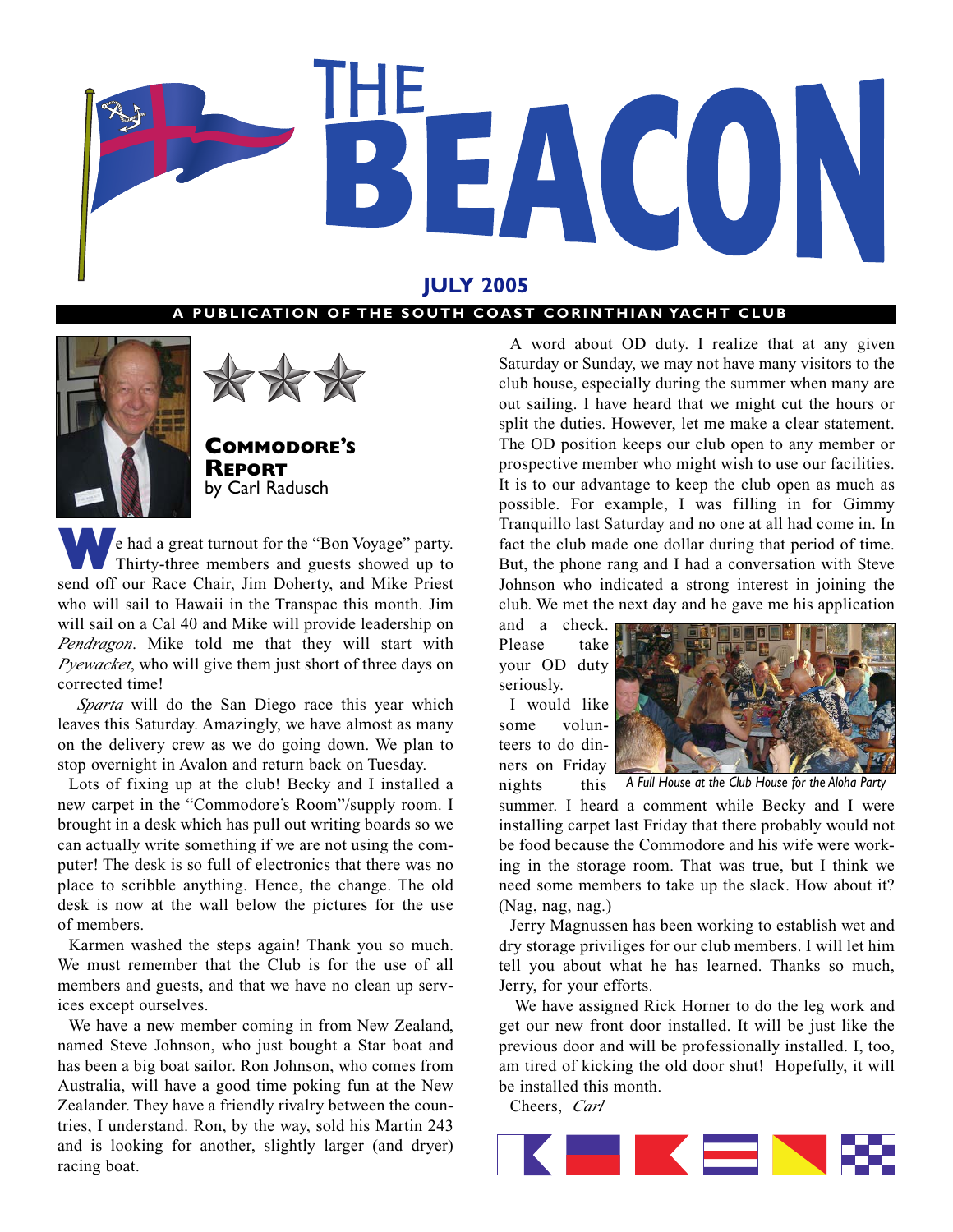#### **July 2005 THE BEACON**





**RACE CHAIR'S REPORT** by Jim Doherty

**J**uly provides a few opportunities for distance racing for both PHRF and cruising classes.

SMWYC sponsors the Marina del Rey to San Diego race over the July 4th weekend. The challenge with this race is to get through the night of very light (or no) wind.

The following weekend, July 9th, Redondo Beach Yacht Club joins up with Shoreline Yacht Club for a race from King Harbor to the Queen Mary. I sure wish I could have worked that one into my schedule.

July 9th and 10th is the Women's Sailing Assocaition WOW/WAH regatta for boats with all women crews and woman at the helm crews. Shari



Landon will be the WAH-Cruising division.

helming *Reliance* in *2ES buoy. (The other boats have yet to round!) Shari Landon at the Helm of* Reliance *on the way to her BBQ Race Victory after rounding the*

As we move into late July, SCCYC will be running the One Design Weekend on July 23th and 24th. It's 5 races on the buoys for one-design classes with a BBQ in between. Bob Kellock will be recruiting volunteers for race committee and club hospitality. If you can't enter the race, then come help at the Club. Stu Coleman has volunteered *Reliance* as committee boat on Saturday but we need



another boat for Sunday because Stu and Shari will be racing the SMWYC BBQ race #2 after Shari's first place finish last month.

*The* Bandit *Crew on a balmy Wednesday night Sunset Series Race.*

Our racers have been busy

in June. We had the usual entries in the Wednesday night Sunset series. SCCYC made a good showing in the Stein series, Stu Coleman on *Reliance* finished first in the Cruising Spinaker Class and I managed to get a third place finish on *Camelot IV* in the 30 and over cruising class.





**VICE COMMODORE'S REPORT** by Sandy Bartiromo

Summer days have been beautiful and the nights are<br>warm and balmy. Me and my boat "The Christine" are heading to the island for the 4th of July weekend, but first a few repairs.

Paul Muggleston helped me replace my water heater and what an event that turned out to be. Power boats tend to stuff a lot of things in small spaces, this time the toilet holding tank stood in the way of the water heater removal. Shall I go on...it was a hazardous, difficult, and a dirty job. Thank you Paul for your selfless help and the free 6 gallon water tank.

We learned that there is a class action law suit against the fresh water hose connectors of the past. They seem to be causing many boaters grief. The new connectors are made of heavy duty white plastic and have a lock washer clasp that press fits onto the connector. It was impossible to remove and it is deemed much safer than the former connectors most of you have throughout your boats.

I plan to go over to the Isthmus every couple of weekends, so if you want to join me, bring your boat and look for me on mooring J23. Call me and let's coordinate a trip. See you at the club! - Sandy B.



*Thursday Night Lidos reaching for the mark and rounding the Mark*

There are many other races in July so check your race calendar.

I leave on July 11th in the Transpac race and won't be back until July 31st so I will miss the One Design Weekend, but I'm sure the club members will make it a success. I would like to thank everyone for the great Bon Voyage Party I really had a wonderful time. See you all when I get back.

Don't forget you can follow the Transpac Race on www.transpacificyc.org they will have daily updates look for a Cal 40 named *Bubala*. Hope to see you on the water.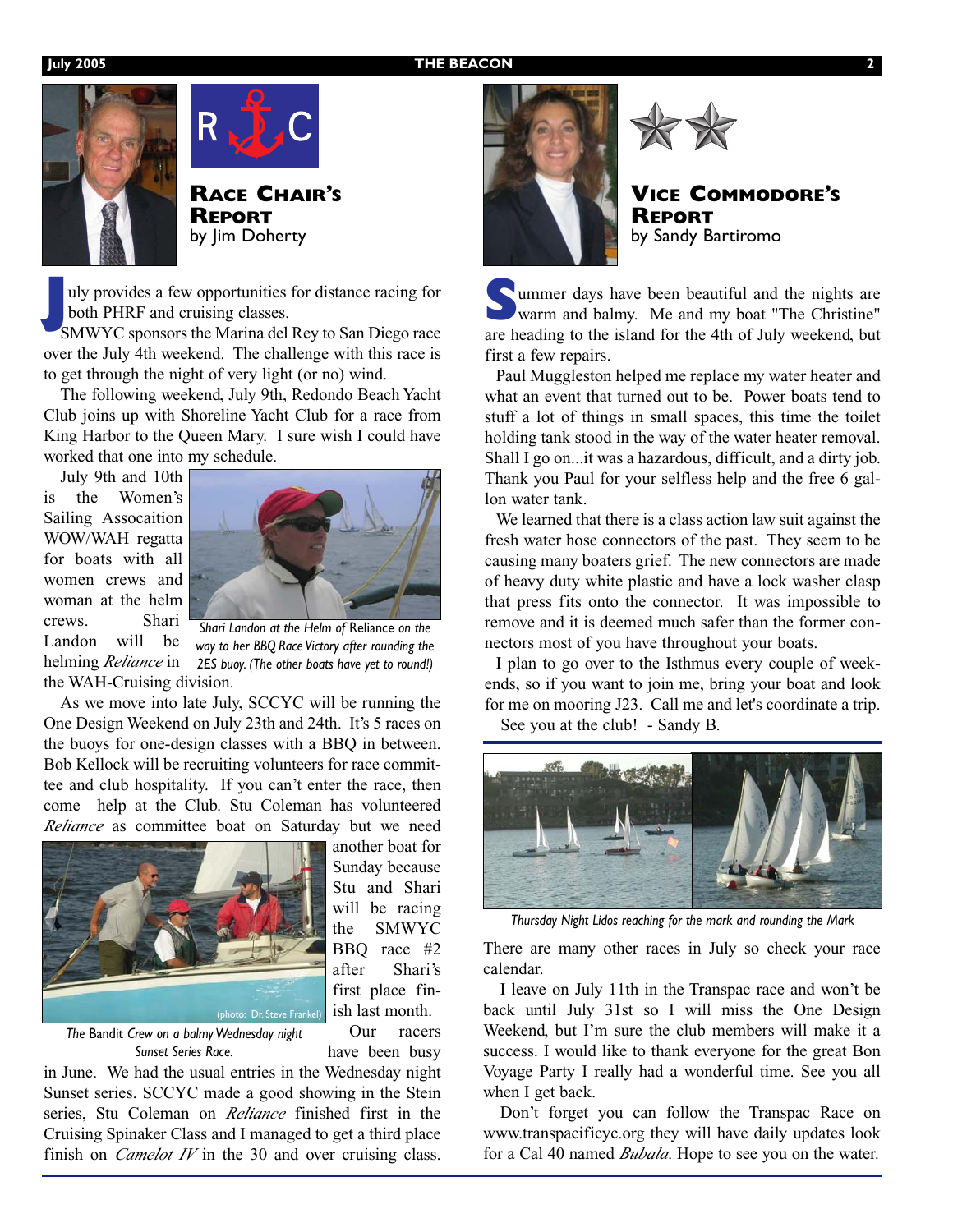#### **July 2005 THE BEACON 3**



working on.

**REAR COMMODORE'S** by Jerry Magnuson

## **Changes to SCCYC facilities?**

Want an update? Here are a few projects that we are

#### What makes the SCCYC a vibrant and fun place to be around? There are a lot of activities held at the club such as dinners and races. There are fabulous personalities attracting crowds as they do the O.D. I highly recommend Robert Spieler's wine tasting. I am expecting Gimmy Tranquillo to offer karaoke in the near future. Any yodelers?

Currently, there is also time between events when the activity naturally drops off. What can we do to pump it back up? I believe the member activity at the club will increase significantly as more club members choose to *Continued on Next Page*





*Karmen Estlow presents the going away cake to Jim and Mike*

*Which is Pendragon and which is Bubala?*



*Bob and Trish in Island Finery*



*Contestants in the Old Fart Challenge?*

## **Ruminations from the Lido Fleet**

by Robert Spieler

Recent experience on the water with novice sailors has motivated me to write on the subject of the Hows & Whys and the Dos & Don't's of Boat Buying. For those of who are already boat owners, there will most likely not be any new information for you here, perhaps merely uncontrollable nodding of silent agreement as you progress. Hell, it may even provide some entertainment.

Okay, so I have fielded questions and concerns from two male sailing novices in as many weeks, on their grandiose plans to not only pull the trigger and purchase a boat (hopefully a Lido14!), but unveiling their compelling strategy on involving their girlfriend or spouse in sailing.

A word of caution based on experience; men, be a man and buy the boat if YOU want a boat. (By the way, if my former English instructor happens to be part of this audience, that is "you" in the singular context, not the collective sense). YOU should buy a boat and just hope that she will enjoy it as much as you. My experience is not unique...the aspirations of "molding" someone to share the same level of appreciation for an activity (especially sailing) are endeavours of futility...leave that to your sweetie to reprogram you to make your socks match, or really dig that Kenny G cd she always busts out at Christmas. I tried in vain to get my wife to love sailing the way she loves skiing...has not worked yet. She goes out with me more because she realizes how much I enjoy it, and that makes her happy. It's really a shame; because she could be an excellent sailor...it's just not her thing.

Don't squirrel around trying to convince your honey what a great co-op opportunity this is going to be. If she is initially enthusiastic, great…read no further. If her reaction is reminiscent of the time you failed to persuade her that the definitive cultural theatrical experience is seeing Blue Men at the Luxor after downing Hurricanes in the casino, well brother, that is a classic sign tepid enthusiasm. Poetic descriptions of how you will take her on sunset cruises with a bottle of Trader Joe's Vino Reserve and a tasty cheese ball or how so she can be proudly displayed in her new bikini, seductively reclining on the foredeck to boldly proclaim to the world what a lucky bastard you indeed are, are pipe dreams my friend.

Here's what will happen. You'll be so intent on unscrewing the bottle of wine, that you'll fail to notice the accidental gybe, and she'll end up snuggling next to the stud on the Vessel Assist boat who brings the paddles to resuscitate you after impressing her with his heroic man-overboard drill.

Or you somehow avert learning the origin of the nautical term "boom" (sailing terminology is brutally pragmatic), but you realize that your road rage tendencies aren't limited to asphalt…whining about inopportune wind shifts, forgetting to release the windward sheet, flipping off those inconsiderate yahoos *Continued on Page 5*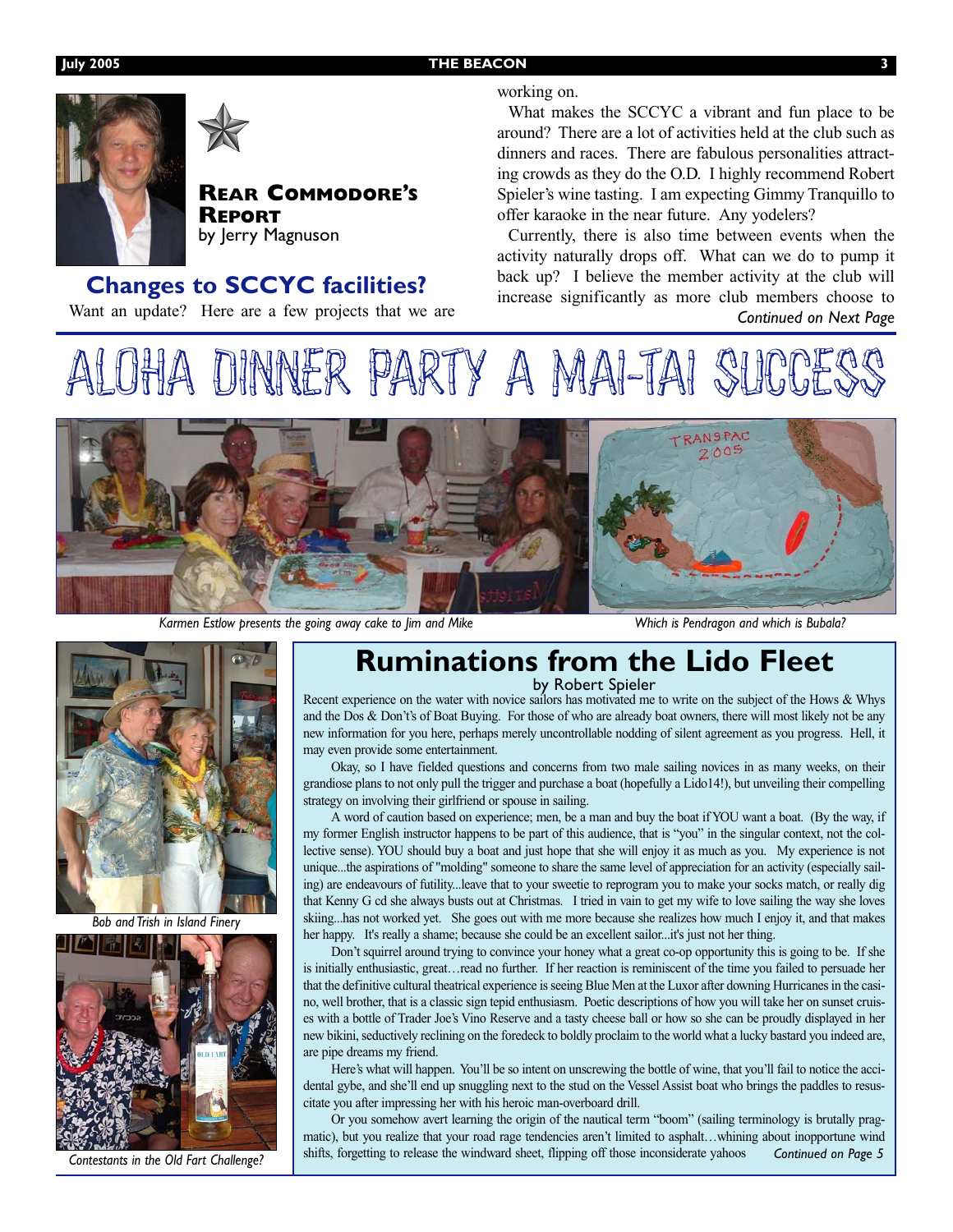| Blub Dinners<br><b>(6) Brunches</b>  |                      |                             |                        |                                                       |                    |  |
|--------------------------------------|----------------------|-----------------------------|------------------------|-------------------------------------------------------|--------------------|--|
| <b>First Friday</b><br><b>Dinner</b> |                      | 2nd Sunday<br><b>Brunch</b> |                        | <b>Friday or Saturday</b><br><b>Membership Dinner</b> |                    |  |
| 01/07                                | Carl Radusch         | 01/09                       |                        | 01/22                                                 | <b>Rick Horner</b> |  |
| 02/04                                |                      | 02/13                       | Dana Hutton            | 02/19                                                 | <b>Bob Kellock</b> |  |
| 03/04                                | Paul Muggleston      | 03/13                       | Lido Fleet Brunch      | 03/25                                                 | Kalina Noelle      |  |
| 04/01                                | Joshua Slocum        | 04/10                       | <b>William Dampier</b> | 04/23                                                 | Sandra Bartiromo   |  |
| 05/05                                | Jim Doherty          | 05/08                       | Dana Hutton            | 05/27                                                 | Carl Radusch       |  |
| 06/03                                |                      | 06/10                       | Kalina Noelle          | 06/25                                                 | Gary Speck         |  |
| 07/01                                | <b>Tracey Kenney</b> | 07/10                       |                        | 07/22                                                 |                    |  |
| 08/05                                |                      | 08/14                       |                        | 08/27                                                 | Stu Coleman        |  |
| 09/02                                |                      | 09/11                       |                        | 09/24                                                 |                    |  |
| 10/07                                |                      | 10/09                       |                        | 10/22                                                 |                    |  |
| 11/04                                |                      | 11/13                       |                        | 11/19                                                 |                    |  |
| 12/02                                |                      | 12/11                       |                        | $12/17$                                               |                    |  |

Our Commodore has asked for a place in The Beacon for all potential cooks to signup for our Monthly dinners (1st Friday/Saturday or General Membership).

Please contact either Carl or Sandy to signup for your choice of prime dinner dates.

**Note:** The scheduled dates are subject to change at each Board Meeting.

#### **REAR COMMODORE'S REPORT** Continued

keep their boats in close proximity to the yacht club. We can all be neighbors as we enjoy the facilities of the club!

I am working, with the cooperation of the Pier 44 management company, to gain control of the slips and dry storage spaces around the club. Over time, slips and spaces will, once again, become available to the club and SCCYC will in turn offer the accommodations to club members. Get your requests in early. We have already gained a dedicated guest slip in addition to the original slip used for the crane. We have been able to accommodate two new members in dry storage. The racing dinghy storage is looking good as we make plans to expand the club's storage facility to accommodate more and larger fleets.

What a set up - members working on their boats, hanging out on the docks, coming back from a race or a cruise and the best part is the club house being right there in the middle with the good old SCCYC spirit. It will also look good on Opening Day when SCCYC can hoist strings of flags on all the boats in front of the club. Nice!

Other projects in the works are the front door replacement and an steroid injection for the crane. Those of you who use the front door will eventually enjoy being able to exit the club without the door hold-open preventing you from leaving. Thanks for your patience.

The crane upgrade will increase the capacity of the crane by 50%. The current plan is to be able to accommodate boats up to 3,000 pounds. The schedule for the upgrade is not yet established and we are trying to reduce the cost before we proceed.

And last, but not least, the entrance to the SCCYC parking lot has a parking arm. Most of us go to the second driveway and enter through the back and occasionally someone just breaks thru the arm. I am working with the maintenance personnel to be able to offer members access cards for the gate. Please stay tuned for more information as it becomes available.

If any members are inclined to help with any of these projects please contact me or catch me at the club. Any welders for the crane?

Please check the O.D. schedule for your duty time. Remember, this is one of the ways we keep the membership fees at a reasonable level and besides, it's fun. Let your friends know when it is your turn and have a party. Bring your DVDs and a video projector…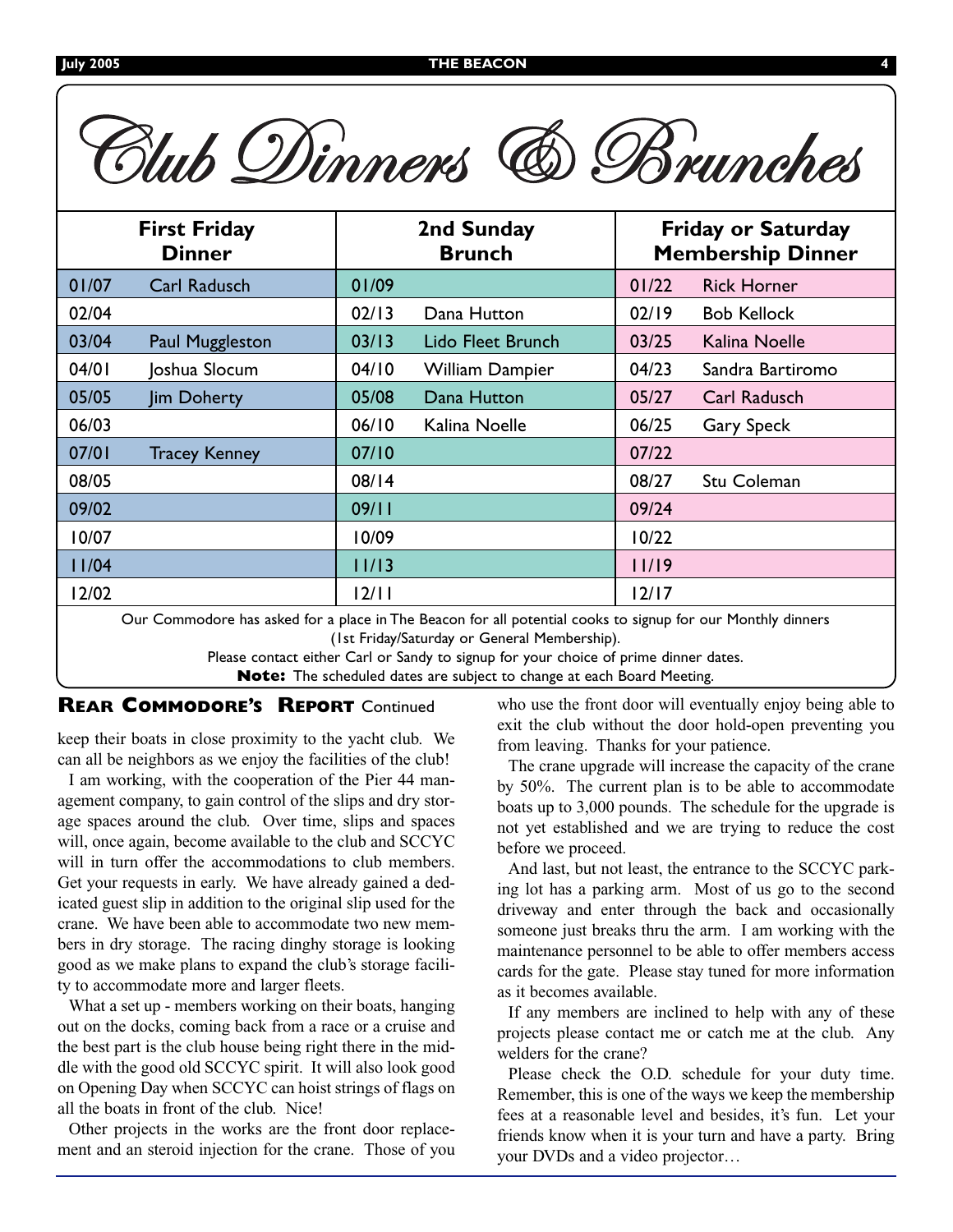

# O.D. SCHEDULE

| Friday 1800 - 2200 Hrs<br>(Year Round Hours) |                    | Saturday 1200-1700 Hrs<br>(Summer Hours) |                       | <b>Sunday 1200-1700 Hrs</b><br>(Summer Hours) |                           |  |
|----------------------------------------------|--------------------|------------------------------------------|-----------------------|-----------------------------------------------|---------------------------|--|
| 07/01                                        | <b>Mike Priest</b> | 07/02                                    | <b>Bernard Auroux</b> | 07/03                                         | <b>Tom Estlow</b>         |  |
| 07/08                                        | Sandy Clark        | 07/09                                    | Mark Register         | 07/10                                         | <b>Jim Doherty</b>        |  |
| 07/15                                        | Dan Grabski        | 07/16                                    | Dana Hutton           | 07/17                                         | Trish LaVay               |  |
| 07/22                                        | Sherry Barone      | 07/23                                    | <b>Rick Horner</b>    | 07/24                                         | George Burke              |  |
| 07/29                                        | Peter Beale        | 07/30                                    | Paul Muggleston       | 07/31                                         | <b>Terry Stringfellow</b> |  |
| 08/05                                        | Sandi Bartiromo    | 08/06                                    | Harry Johnson         | 08/07                                         | <b>Frank Kronwitter</b>   |  |
| 08/12                                        | Kay Miller         | 08/13                                    | John Donahue          | 08/14                                         | John Fischer              |  |
| 08/19                                        | Patrick Hafer      | 08/20                                    | Mike Oliveau          | 08/21                                         | Ren Oden                  |  |
| 08/26                                        | Mark Spector       | 08/27                                    | Stu Coleman           | 08/28                                         | Mike Cheda                |  |
| Ist Friday @ the Club                        |                    | <b>General Membership Meeting</b>        |                       | Sunday Brunch @ the Club                      |                           |  |

If you cannot fulfill your duty on your assigned date, please get a replacement and notify Jerry Magnussen (jerry@magnussen.us) of your replacement. It is your responsibility to fulfill your duty or find a replacement; otherwise you may be assessed a donation of up to \$25. **Reminder**: Please fill out the OD logbook, as it may be the only record that you fulfilled your duty. **NOTE**: The sponsoring member introduces the new Member to O.D duty on the first tour.

|                  |  | Commodore            | Carl Radusch              | 310-489-3369 | captsparta@yahoo.com    |
|------------------|--|----------------------|---------------------------|--------------|-------------------------|
| <b>BOARD OF</b>  |  | Vice Commodore       | Sandy Bartiromo           | 310-721-0244 | sbarto02@yahoo.com      |
|                  |  | Rear Commodore       | Jerry Magnussen           | 310-503-1455 | jerry@magnussen.us      |
| <b>DIRECTORS</b> |  | Ir. Staff Commodore  | <b>Terry Stringfellow</b> | 661-835-9204 | JrCommodore@sccyc.org   |
|                  |  | <b>Fleet Captain</b> | Robert Spieler            |              |                         |
|                  |  | Port Captain         | <b>OPEN</b>               |              |                         |
|                  |  | Secretary            | Tom Estlow                | 310-457-9691 | Secretary@sccyc.org     |
|                  |  | Treasurer            | <b>Bruce Fleck</b>        |              |                         |
|                  |  | Membership Chair     | Paul Muggleston           |              |                         |
|                  |  | Race Comm. Chair     | Jim Doherty               | 310-821-9830 | racechair@sccyc.org     |
|                  |  | House Chair          | <b>Rick Horner</b>        | 310-756-7425 | HouseChair@sccyc.org    |
|                  |  |                      |                           |              |                         |
|                  |  | Fleet Surgeon        | Sandy Clark               | 310-821-3596 | sandy77026@aol.com      |
| <b>CLUB</b>      |  | Cruise Chair         | Paul Muggleston           |              |                         |
|                  |  | Publicity Chair      | Kalina Noelle             | 310-798-8022 |                         |
| <b>STAFF</b>     |  | Quartermaster        | Tom Estlow                | 310-457-9691 | Quartermaster@sccyc.org |
|                  |  | The Beacon Editor    | Stu Coleman               | 310-821-6407 | reliance@cooldaddy.com  |
|                  |  | Bar Manager          | Gary Speck                | 310-334-6688 | bar_manager@sccyc.org   |
|                  |  | <b>Web Master</b>    | Stu Coleman               | 310-821-6407 | reliance@cooldaddy.com  |

Continued from Page 3 who fail to yield to your starboard heading (even those who are anchored!), or managing to maximize the spray factor with every oncoming wake. All of these will make her realize that not only is sailing with you miserable, YOU'RE pretty miserable as well, and gee, she wonders what ever happened to that cute-enough college guy who's dad owned the luxurious powerboat; the one named "Second Chances"?

A final note, from the Lido Fleet perspective, Tom Sawyer style. Enthusiasm is infectious. Our Local Litter of Lidos has grown because the participants convey attractive qualities that non-participants gravitate towards. It should not be limited to "a fleet". There are many opportunities through

SCCYC that can serve as conduits to entice new members or revive the stagnant energy of the veteran members. Hit up some of the Board Members with a proposal or two; an activity or service that you are uniquely compelled to involve others in. By the way, playing "Quarters" is NOT deemed as an appropriate social function!

Hope to see you around the club and on the water soon!

**P.S.** Promising to name the boat after her in an attempt to win "purchase" approval" is lame, and doesn't work either, guys. An ill-advised impromptu tattoo and the inevitable shame & painful removal, at least give you a better story to tell.